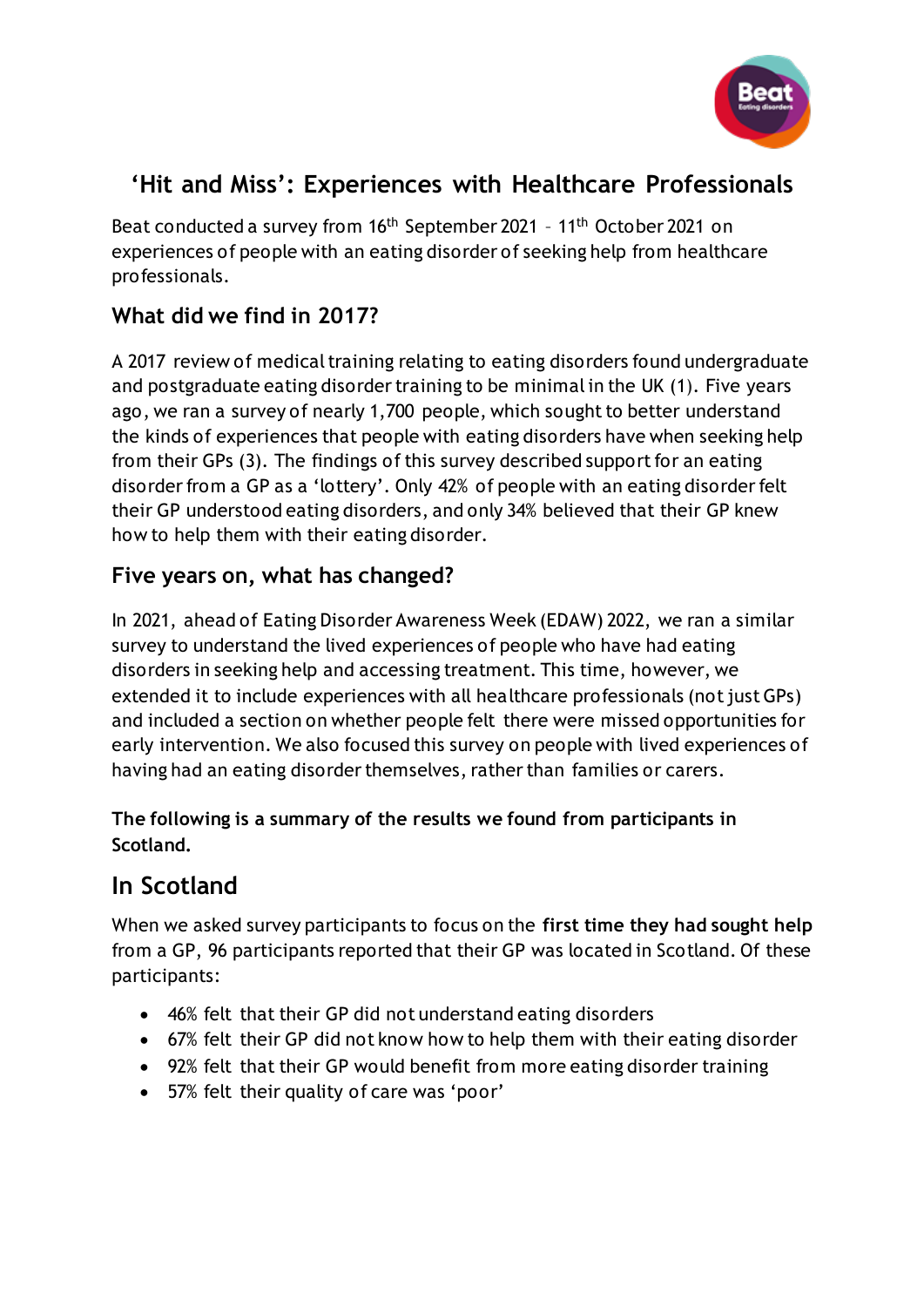

A positive experience with a GP or healthcare professional can make a real difference. But many are not well equipped to support people with eating disorders.

The survey results showed a broad range of patient experiences, ranging from very positive to very negative :

- *'My GP was very calm and understanding. She let me explain things in my own words and was patient with me. She didn't rush me through anything and took everything I had to say on board.'*
- *'They had an extremely basic grasp of my [eating disorder] and situation and they didn't really take it seriously because I wasn't dangerously underweight.'*
- *'The GP was helpful but not fully knowledgeable about eating disorders'*
- *'I was told to go and eat more food and [it was] possibly a phase I was going through.'*
- *'He listened without judgement and made an immediate referral to a specialist service'*

Help seeking can be incredibly difficult for someone with an eating disorder. Those who had sought help from a GP in Scotland told us that they didn't seek help sooner because *'I was worried I wouldn't be believed' or 'I wanted to [seek help] for a while but didn't have the confidence, [and] thought health care professionals had more important patients.'*

Our GPs want to provide the best quality care for people with eating disorders. Yet the average GP receives less than two hours of training on eating disorders in their entire medical degree (1). A fifth of UK medical schools don't provide any training on eating disorders at all (1). Lack of eating disorder training has delayed access to treatment for years, and leads to devastating, and even fatal, consequences (4,5).

We are calling for UK medical schools to offer proper training on eating disorders. Eating disorder training should build awareness and knowledge of eating disorders (e.g. knowledge of how to spot the signs of an eating disorder, common comorbidities and the importance of early intervention) and practical skills (e.g. risk assessment, examination and communications skills) to support people with eating disorders. We need our future GPs to be equipped with the knowledge and understanding they need to support their patients.